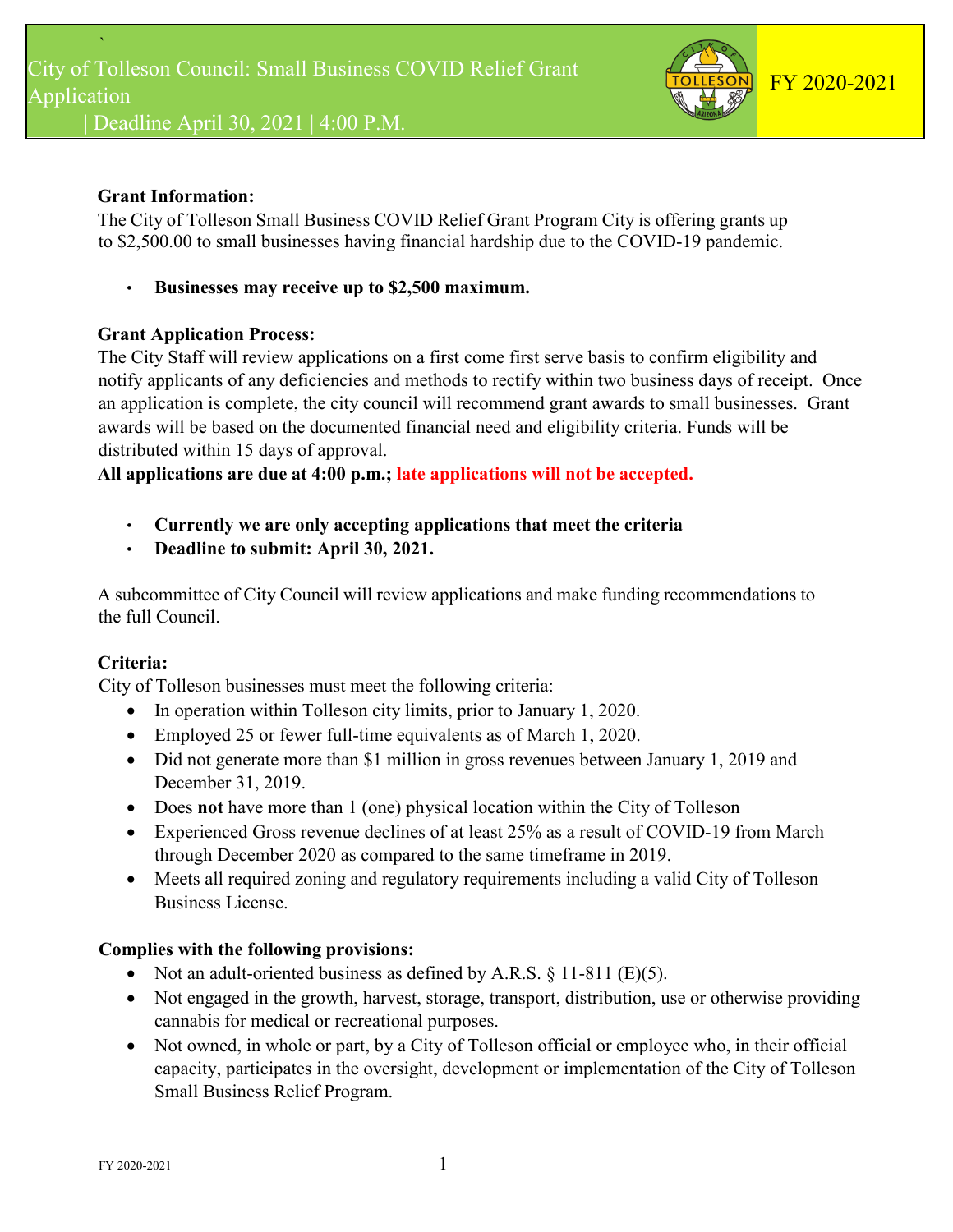

Applications are available for businesses at [www.tollesonaz.org/g](http://www.tollesonaz.org/)rants. Applications must be submitted in electronic format, emailed to Jason.earp@tolleson.az.gov.

Applicants may contact Jason Earp at Jason.earp@tolleson.az.gov for additional assistance.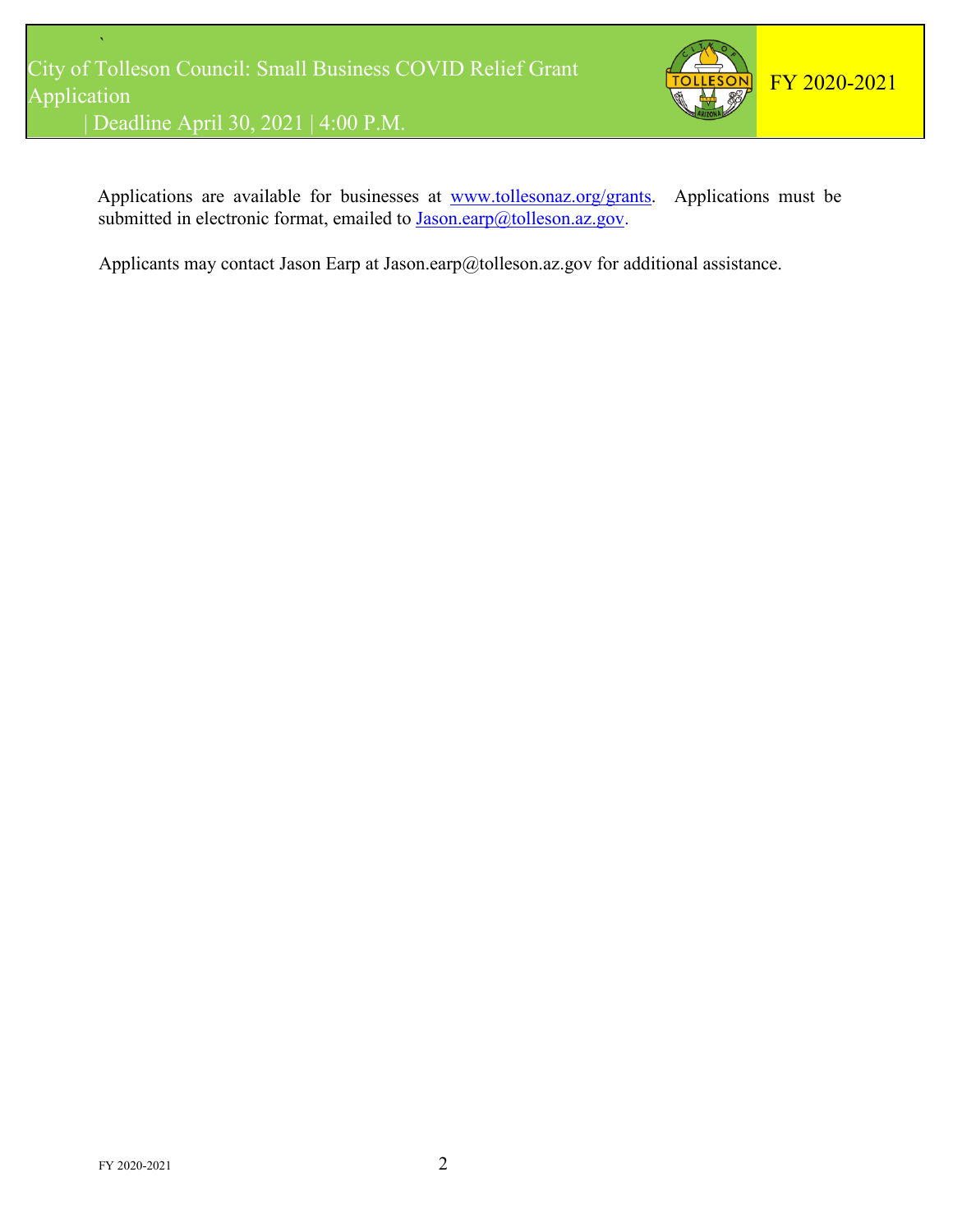

# **Application: Cover Page**

| <b>Section I: Business Information</b>                                           |  |  |
|----------------------------------------------------------------------------------|--|--|
| Date:                                                                            |  |  |
| Organization Name:                                                               |  |  |
|                                                                                  |  |  |
| ,我们也不能在这里的时候,我们也不能在这里的时候,我们也不能会在这里的时候,我们也不能会在这里的时候,我们也不能会在这里的时候,我们也不能会在这里的时候,我们也 |  |  |
| Phone: $\qquad \qquad \qquad$ Fax: $\qquad \qquad$                               |  |  |
|                                                                                  |  |  |
|                                                                                  |  |  |
|                                                                                  |  |  |
| <b>Deadline: April 30, 2021 by 4:00 p.m.</b>                                     |  |  |
| Late applications will not be accepted.                                          |  |  |
| Please describe the reason for which you are requesting funding:                 |  |  |

| Please indicate the amount of funding you are requesting: \$ |  |
|--------------------------------------------------------------|--|
|--------------------------------------------------------------|--|

 $\mathcal{L}_\text{G}$  , and the contribution of the contribution of the contribution of the contribution of the contribution of the contribution of the contribution of the contribution of the contribution of the contribution of t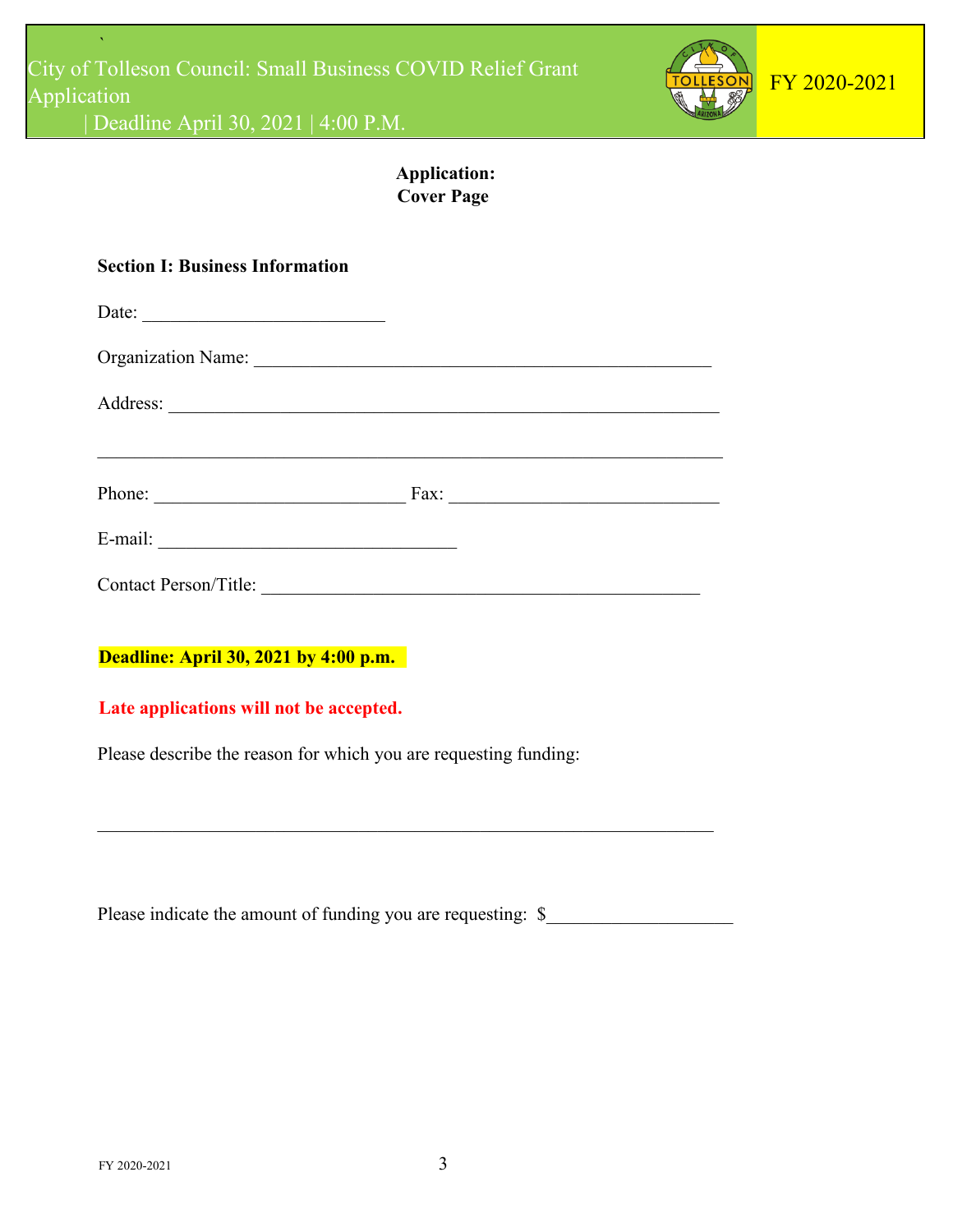

# **Section II: Description of Business Hardship**

#### **Application Directions:**

Please provide comprehensive and clear responses to each of the sections below. Respond to all questions within each section; if a question does not apply to your entity, indicate by responding "Not Applicable". Applications must be typed, single-spaced and single-sided on 8½" x 11" plain white paper with 1" margins on all sides, or you may use this form for your responses. Times New Roman 12 point font or Arial 12 point font must be used. Applications must be emailed.

## **Business Checklist:**

#### **A. Description**

1. Briefly describe how your business meets the criteria listed above.

#### **B. Grant Utilization**

1. Identify and describe how the grant funds will be utilized.

# **C. Budget**

1. Please provide financial information showing how COVID has caused a decline in business from previous year.